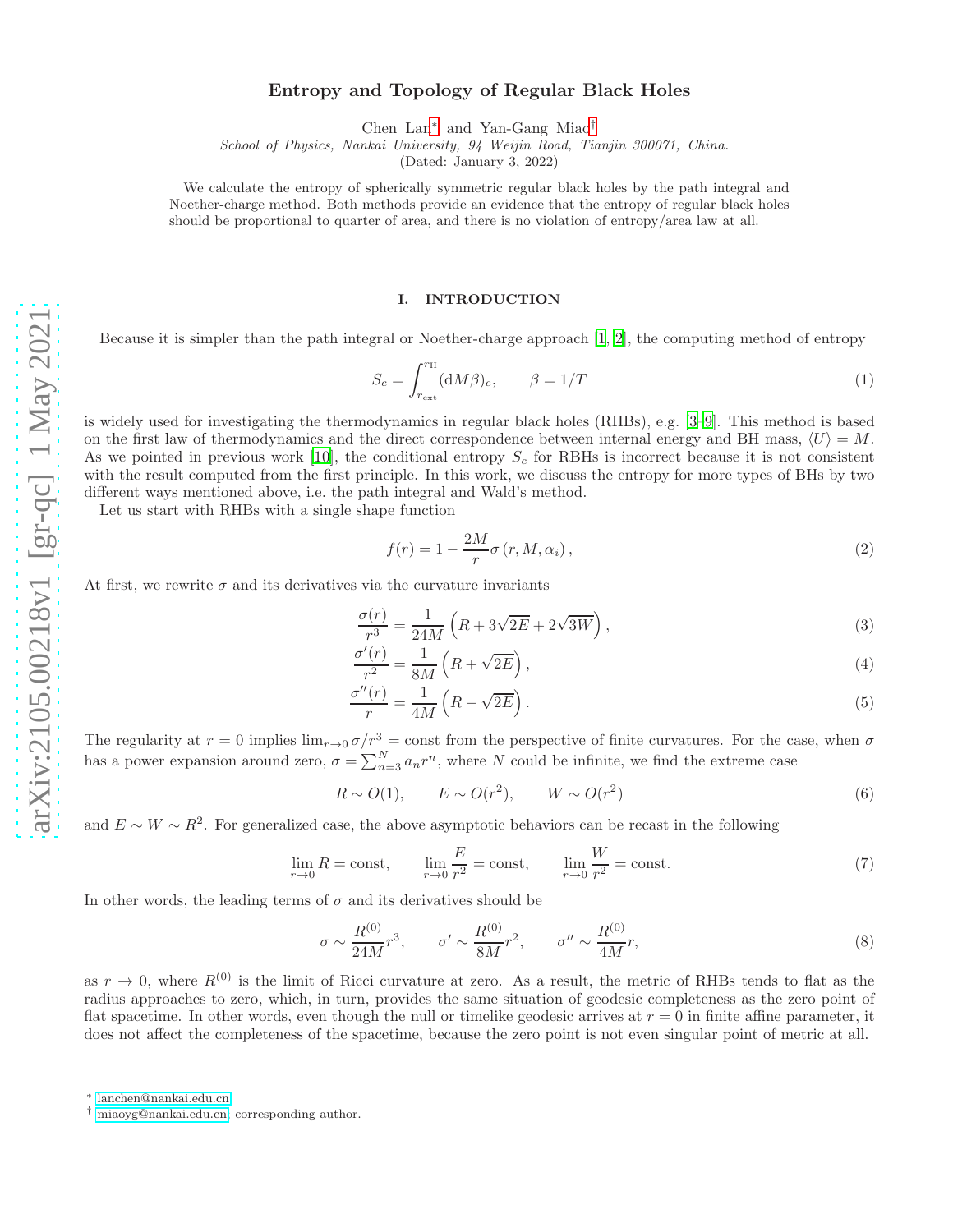We end this introductory section by emphasizing an advantage of new representation obtained by replacing  $\sigma$  in Eq.  $(2)$  by Eq.  $(3)$ ,

$$
f(r) = 1 - \frac{\lambda}{3}r^2, \qquad 4\lambda = R + 3\sqrt{2E} + 2\sqrt{3W}.
$$
 (9)

This representation provides a simple way to check whether a BH model is regular by directly observing the asymptotic behavior of  $\lambda r^2$  around zero. In particular, when  $\lambda r^2$  is a rational function of r, the balance of the lowest power of r aprearing in numerator and denominator for a RHB should not be greater than two.

#### II. THE CLASSICAL ACTION AND PARTITION FUNCTIONS

To observe the entropy, we start with the partition function of gravitational sector in the framework of Einstein's gravity. After Wick rotation  $t \to -i\tau$ , it can be derived at zero-loop approximation [\[1](#page-8-0)]

$$
\mathcal{Z} = \int \mathcal{D}g \, \mathrm{e}^{-I} \approx \mathrm{e}^{-I_{\mathrm{cl}}},\tag{10}
$$

where the Euclidean action  $I_{\rm cl}$  consists of three parts [\[11\]](#page-9-2)

$$
I_{\rm cl} = I_{\rm EH} + I_{\rm GHY} - I_0 + \dots \tag{11}
$$

The Einstein-Hilbert action  $I_{\text{EH}}$ , Gibbons-Hawking-York boundary term  $I_{\text{GHY}}$ 

<span id="page-1-0"></span>
$$
I_{\rm EH} = -\frac{1}{16\pi} \int_{\mathcal{M}} d^4 x \sqrt{-g} R, \qquad I_{\rm GHY} = -\frac{1}{8\pi} \int_{\partial \mathcal{M}} d^3 x \sqrt{-h} K,
$$
\n(12)

and the counterterm  $I_0$  for regularizing the IR divergence appearing in  $I_{GHY}$ 

$$
I_0 = -\frac{1}{8\pi} \int_{\partial \mathcal{M}} d^3 x \sqrt{-h} \, K_0.
$$
 (13)

where R is Ricci curvature of bulk, K and  $K_0$  are extrinsic curvature of surface and background reference separately. The ellipsis omits the matter sectors, which will not be involved in calculating of internal energy and entropy of RBHs. This is related to the so-called Christodoulou-Ruffini irreducible mass [\[12,](#page-9-3) [13\]](#page-9-4), and we will call the action without matter sector as *irreducible* part. The detailed explanation will be given in the [A](#page-7-0)pp. A based on Reissner-Nordström BH.

#### A. Regular black holes with single shape function

For the spherically symmetric RBHs

<span id="page-1-1"></span>
$$
g_{\mu\nu} = \text{diag}\{-f(r), f^{-1}(r), r^2, r^2 \sin^2(\theta)\}\tag{14}
$$

with single shape function Eq. [\(2\)](#page-0-2), one can compute the corresponding curvature invariants

$$
R = \frac{2M}{r^2} \left(2\sigma' + r\sigma''\right), \qquad K = \frac{2r - Mr\sigma' - 3M\sigma}{r^{3/2}\sqrt{r - 2M\sigma}}\tag{15}
$$

and extrinsic curvature  $K_0 = 2/r$  of the surface embedded in flat spacetime. Here the prime denotes the derivative with respect to r. Since  $\sigma(r) \sim O(r^n)$  with  $n \geq 3$  as  $r \to 0$ , the derivatives of  $\sigma$  can not globally vanish. Thus the EH part will make a contribution, which is different from that one of traditional singular models, such as Schwarzschild BH. Considering the measure of bulk  $\sqrt{-g} = r^2 \sin(\theta)$  and surface  $\sqrt{-h} = r^{3/2} \sin(\theta) \sqrt{r - 2M\sigma}$ , the integrals Eq. [\(12\)](#page-1-0) can be taken off

$$
I_{\rm EH} = -\frac{M}{2}\beta \left( r\sigma' + \sigma \right) \Big|_{r_{\rm H}}^{\infty},\tag{16}
$$

where the integration of Euclidean time  $\tau$  runs from 0 to  $\beta = 1/T$  and radial r from outer horizon  $r_H$  to  $\infty$ . On the other side, taking into account that the RHBs are asymptotic to Schwarzschild BH at infinity [\[10\]](#page-9-1)

$$
\lim_{r \to \infty} \sigma = 1, \qquad \lim_{r \to \infty} r\sigma' = 0,\tag{17}
$$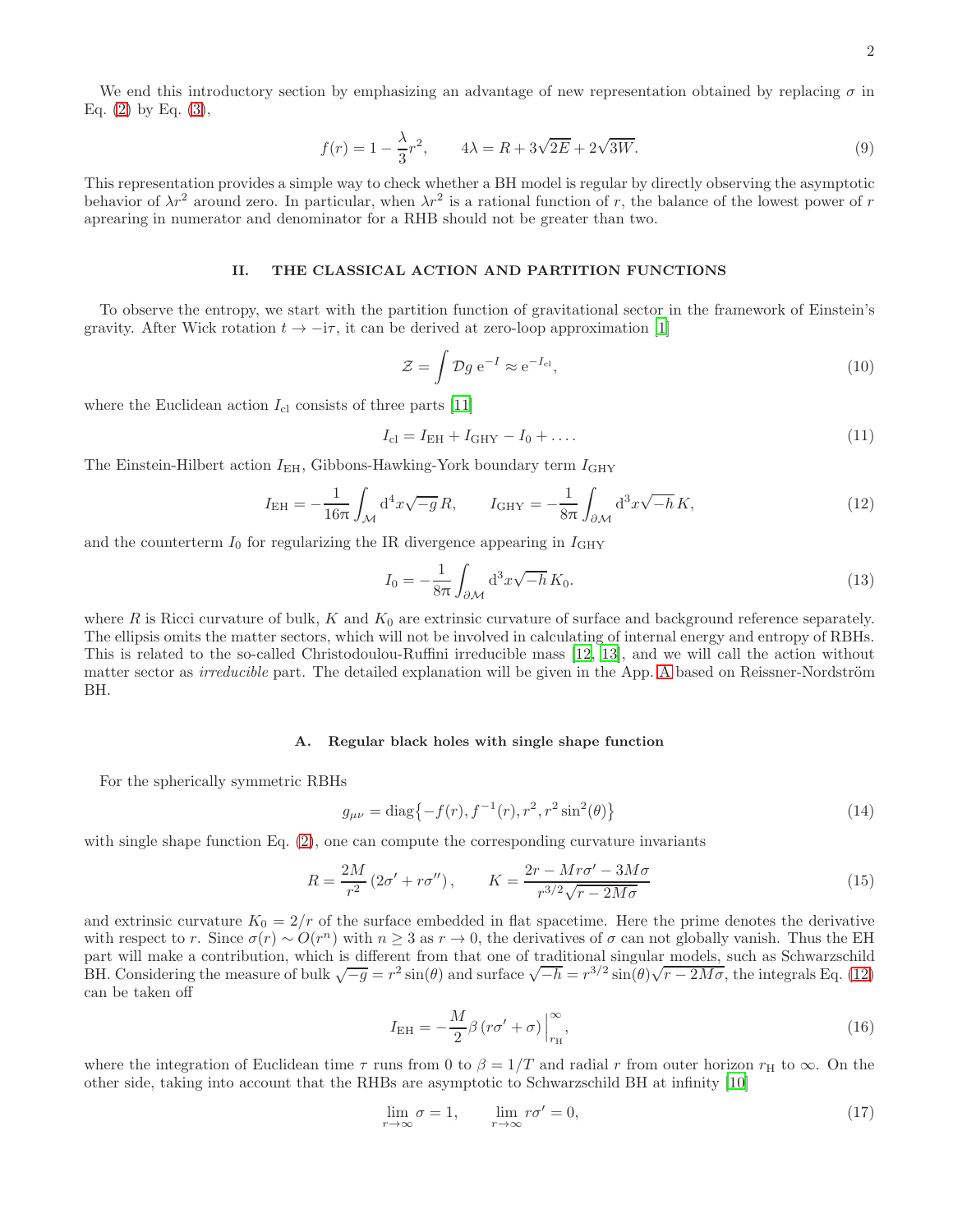we obtain

$$
I_{\rm EH} = \frac{\beta}{2} (r_{\rm H} - M) - \pi r_{\rm H}^2,
$$
\n(18)

and the GHY term is

$$
I_{\rm GHY} = \frac{M}{2}\beta (r\sigma' + 3\sigma) - r\beta \sim \frac{3M}{2}\beta - r\beta,
$$
\n(19)

which is divergent as a manner of r as  $r \to \infty$  and regularized by the couterterm

$$
I_0 = -r\beta \sqrt{1 - \frac{2M\sigma}{r}} \sim -r\beta + M\beta + O\left(r^{-1}\right). \tag{20}
$$

Summarizing all above contributions, we arrive at classical Euclidean action

<span id="page-2-0"></span>
$$
I_{\rm cl} = -\pi r_{\rm H}^2 + \frac{r_{\rm H}}{2} \beta. \tag{21}
$$

Then the internal energy and entropy of RBHs are clearly in order

<span id="page-2-1"></span>
$$
\langle U \rangle = \frac{\partial I_{\rm cl}}{\partial \beta} = \frac{r_{\rm H}}{2}, \qquad S = \beta \langle U \rangle - I_{\rm cl} = \pi r_{\rm H}^2,\tag{22}
$$

where we have supposed that  $\beta$  and  $r_H$  are two independent variables, which is equivalent to a *isometric* process  $V_{\text{th}} \equiv 4\pi r_H^3/3 = \text{const.}$  Meanwhile, it is worth to note that the internal energy  $\langle U \rangle$  given here refers to "the matterindependent energy" equivalent to the irreducible mass [\[12\]](#page-9-3).

Having the classical action Eq. [\(21\)](#page-2-0) at hand, one can also calculate the thermal pressure  $P_q$  by

$$
P_{\mathbf{q}} = -\frac{\partial \left(\beta^{-1} I_{\mathbf{cl}}\right)}{\partial V_{\mathbf{th}}} = -\frac{\beta - 4\pi r_{\mathbf{H}}}{8\pi \beta r_{\mathbf{H}}^2},\tag{23}
$$

and it is reasonable to ask wether this pressure consists with the pressure  $P_G \equiv G_r^r/(8\pi)$  generated by Gliner vacuum (or vacuum-like medium) at horizon, which is discussed in [\[10](#page-9-1)]. After calculating the Einstein tensor of metric Eq. [\(14\)](#page-1-1), one can read off the pressure of Gliner vacuum from r-r component,

$$
P_{\rm G} = -\frac{M\sigma'(r_{\rm H})}{4\pi r_{\rm H}^2},\tag{24}
$$

while  $\sigma'(r_{\rm H})$  can be represented via  $\beta$ , i.e.

$$
\sigma'(r_{\rm H}) = \frac{\beta - 4\pi r_{\rm H}}{2\beta M}.\tag{25}
$$

Therefore one can verify that the Gliner pressure is exactly the thermal pressure  $P_q$ . Not only for RHBs, but also for all traditional singular BHs, such as RN-AdS BH, a thermal pressure can be derived from classical action, if the thermal volume  $V_{\text{th}}$  is regarded as BH's volume, and this thermal pressure must consist with Gliner pressure.

#### B. The isometric process

To derive the entropy/area law Eq. [\(22\)](#page-2-1), we have supposed that  $r_H$  is independent with  $\beta$ . To understand its meaning, let us consider a typical example, Hayward BH with shape function [\[14\]](#page-9-5)

<span id="page-2-2"></span>
$$
f_e = 1 - \frac{2M}{r} \frac{r^3}{r^3 + e^3} \quad \text{or} \quad f_\Lambda = 1 - \frac{2M}{r} \frac{r^3}{r^3 + \frac{6M}{\Lambda}}.\tag{26}
$$

These two parameterizations are mathematically equivalent, but have different physical explanations. We are primarily going to use the former one in the following.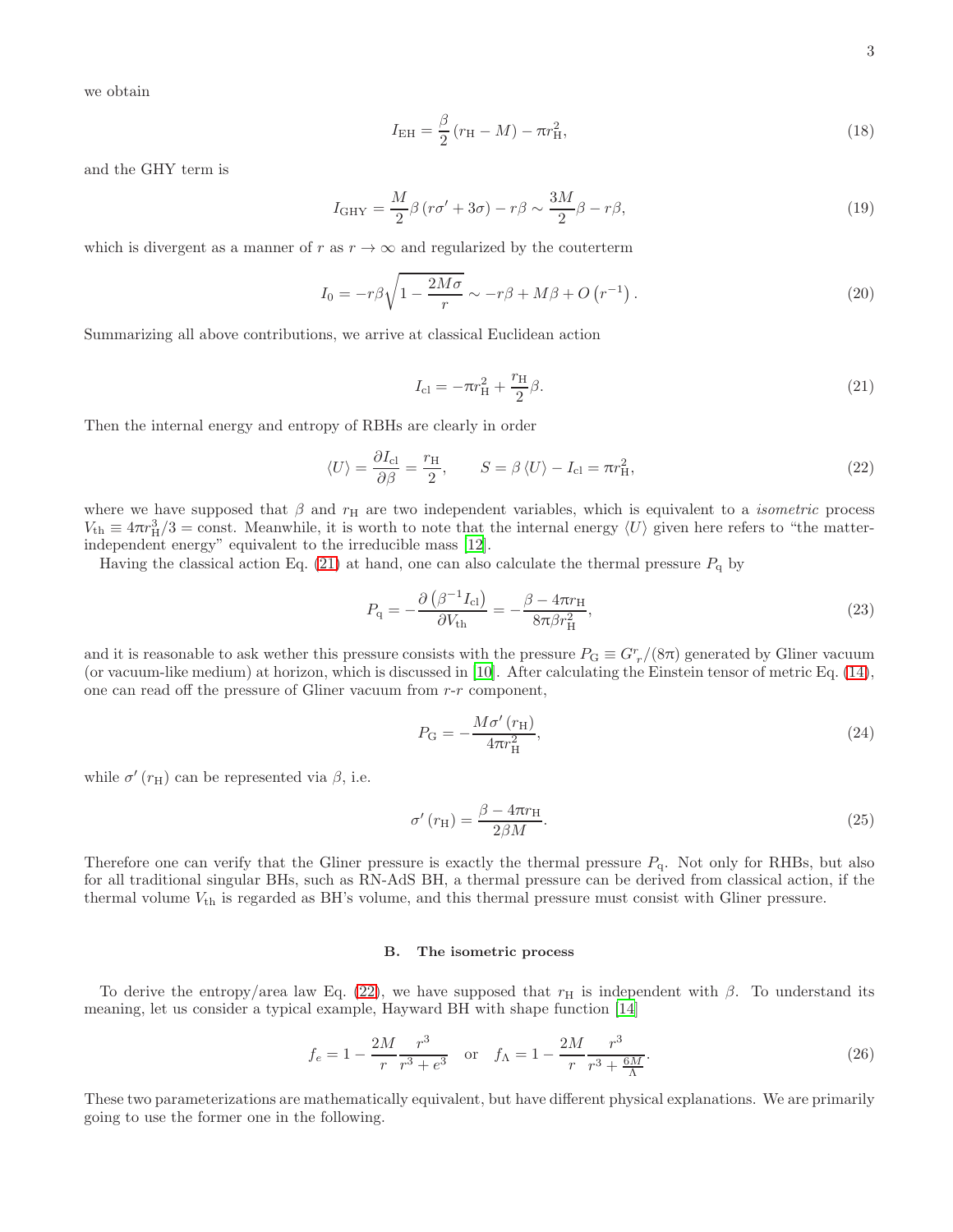Hayward BH is of two "constraints", one comes from  $f(r_H) = 0$ , the other is  $\beta = 4\pi/f'(r_H)$ ,

<span id="page-3-0"></span>
$$
1 - \frac{2Mr_{\rm H}^2}{e^3 + r_{\rm H}^3} = 0, \qquad \beta = \frac{2\pi \left(e^3 + r_{\rm H}^3\right)^2}{Mr_{\rm H}\left(r_{\rm H}^3 - 2e^3\right)}.
$$
\n(27)

The "constraints" imply that the four variables  $\beta$ , M, e and  $r_H$  are related to each other. In other words, there are only two of them are independent in this system. Since the shape function depends on two parameters  $M$  and  $e$ , this character is obvious. Now, instead of choosing original  $M$  and  $e$  as independent variables, we prefer to take two others,  $\beta$  and  $r_{\rm H}$ . This is what we mean by "isometric process" in previous subsection.

The corresponding sectors are separately

$$
I_{\rm EH} = -\frac{\beta e^3 M \left(e^3 - 2r_{\rm H}^3\right)}{2 \left(e^3 + r_{\rm H}^3\right)^2}, \qquad I_{\rm GHY} = -\frac{\beta r \left[2e^3 r^2 (2r - 3M) + 2e^6 + r^5 (2r - 3M)\right]}{2 \left(e^3 + r^3\right)^2},
$$
\n
$$
I_0 = -\beta r \sqrt{1 - \frac{2Mr^2}{e^3 + r^3}}.
$$
\n(28)

Thus the total contribution is

$$
I_{\rm cl} = \frac{\beta M \left(4e^3 r_{\rm H}^3 + r_{\rm H}^6\right)}{2\left(e^3 + r_{\rm H}^3\right)^2}.\tag{29}
$$

To reduce the parameters, we apply the constraints Eq.  $(27)$  to replace M and e

$$
M \to \frac{3\beta r_{\rm H}}{4\left(\beta + 2\pi r_{\rm H}\right)}, \qquad e^3 \to -\frac{r_{\rm H}^3\left(4\pi r_{\rm H} - \beta\right)}{2\left(\beta + 2\pi r_{\rm H}\right)}\tag{30}
$$

and obtain a reexpressed action

<span id="page-3-2"></span>
$$
I_{\rm cl} = \frac{\beta r_{\rm H}}{2} - \pi r_{\rm H}^2.
$$
\n(31)

Since  $\beta$  and  $r_H$  are independent, we can conclude that

<span id="page-3-1"></span>
$$
\langle U \rangle_{\text{iso}} \equiv \frac{\partial I_{\text{cl}}}{\partial \beta} = \frac{r_{\text{H}}}{2}, \quad S_{\text{iso}} \equiv \beta \langle U \rangle - I_{\text{H}} = \pi r_{\text{H}}^2. \tag{32}
$$

Furthermore, the choice of independent variables corresponds to the different processes, and may lead to different results. To see it clearly, let us now take  $\beta$  and M as independent variables, which is equivalent to keep M being constant. Now the internal energy should be calculated by

$$
\langle U \rangle_M = \frac{\partial I_{\text{cl}}}{\partial \beta} + \frac{\partial I_{\text{cl}}}{\partial r_H} \left( \frac{\partial r_H}{\partial \beta} \right)_M.
$$
\n(33)

The results show the difference from Eq. [\(32\)](#page-3-1)

$$
\langle U \rangle_M = \frac{r_H}{2} + \frac{3e^3 r_H (2e^3 - r_H^3)}{4 (e^3 + r_H^3)^2}, \qquad S_M = \pi r_H^2 - \frac{3\pi e^3 r_H^2}{e^3 + r_H^3}.
$$
\n(34)

Alternatively, if the charge  $e$  is supposed to be fixed, one has

$$
\langle U \rangle_e = \frac{r_H}{2} + \frac{3e^3 r_H \left(2e^3 - r_H^3\right)}{20e^3 r_H^3 + 4e^6 - 2r_H^6}, \qquad S_e = \pi r_H^2 - \frac{6\pi e^3 r_H^2 \left(e^3 + r_H^3\right)}{10e^3 r_H^3 + 2e^6 - r_H^6}.\tag{35}
$$

On the other side, to highlight the difference, let us write down the conditional entropy

$$
S_c = \int_{r_{\text{ext}}}^{r_{\text{H}}} d\tilde{r}_{\text{H}} \beta \left(\frac{\partial M}{\partial \tilde{r}_{\text{H}}}\right)_e = \pi r_{\text{H}}^2 - \frac{2\pi e^3}{r_{\text{H}}}.
$$
\n(36)

It notes that the conditional entropy is not consistent with any of above three cases.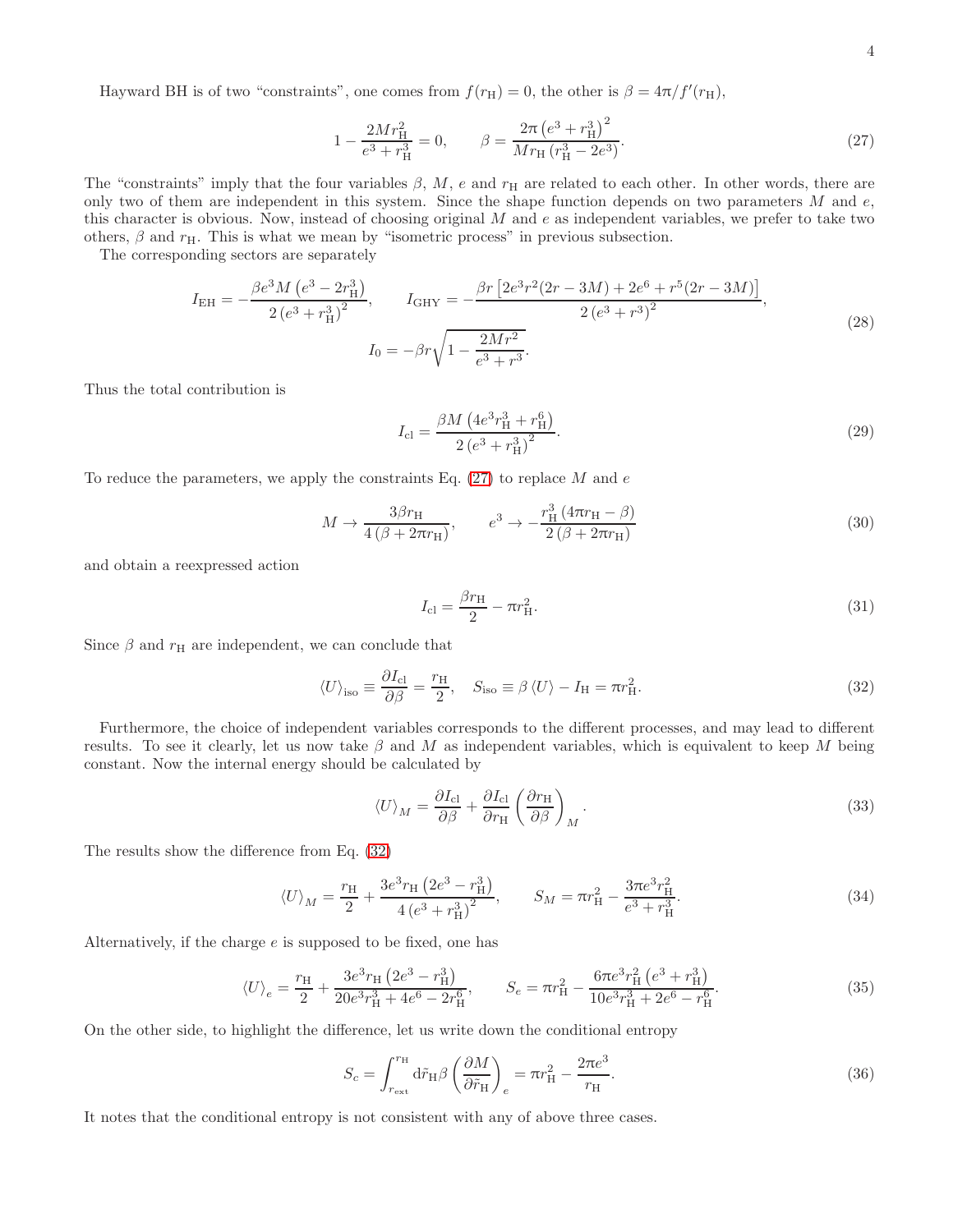# C. The isometric entropy of Gauss-Bonnet theory

To see how the isometric process affects the results of singular BHs, let us see one more example, the well-known Gauss-Bonnet (GB) BH. We are going to show its entropy in various processes. The Euclidean action of Einstein-Gauss-Bonnet (EGB) sector is

<span id="page-4-0"></span>
$$
I_{\rm EGB} = -\frac{1}{16\pi} \int d^d x \sqrt{-g} (R + \alpha B), \qquad B = K - 4R_2 + R^2,
$$
\n(37)

where  $\alpha$  is coupling constant, while B is GB scalar. Moreover there is an additional boundary term due to GB correction besides GHY term [\[15](#page-9-6)[–17](#page-9-7)],

$$
I_M = -\frac{\alpha}{16\pi} \int_{\partial \mathcal{M}} \mathrm{d}^{d-1} x \sqrt{-h} \mathcal{C},\tag{38}
$$

where  $C = J - 2G_{ab}K^{ab}$ , the definition of J can be found in Ref. [\[17\]](#page-9-7). Then applying the equation of motion

$$
R_{\mu\nu} - \frac{1}{2}g_{\mu\nu}R + \alpha \mathcal{H}_{\mu\nu} = 0,
$$
\n(39)

one can rewrite the EGB sector by

$$
I_{\rm EGB} = \frac{1}{8(d-4)\pi} \int d^d x \sqrt{-g} R. \tag{40}
$$

The shape function of BH solution can be cast in the following [\[18](#page-9-8)]

$$
f = 1 + \frac{r^2}{2\tilde{\alpha}} \left( 1 - \sqrt{1 + \frac{64\pi\tilde{\alpha}M}{(d-2)A_{d-2}r^{d-1}}} \right)
$$
(41)

with redefined coupling constant  $\tilde{\alpha} = \alpha(d-3)(d-4)$ . The corresponding contributions are separately

$$
I_{\rm EGB} = \frac{2M\beta}{(d-4)(d-2)} - \frac{A_{d-2}\beta}{8(d-4)\pi} \left[ (d-2)r_{\rm H}^{d-3} - r_{\rm H}^{d-2}f'(r_{\rm H}) \right],\tag{42}
$$

$$
I_{\rm GHY} = -\frac{(d-2)A_{d-2}\beta}{8\pi}r_{\infty}^{d-3} + \frac{d-1}{d-2}M\beta,
$$
\n(43)

where  $r_{\infty}$  denotes the large value of radius, and signifies IR divergence. The contribution of GB term is

$$
I_{\mathcal{M}} = -\frac{(d-2)\tilde{\alpha}A_{d-2}\beta}{24\pi}r_{\infty}^{d-5},\tag{44}
$$

which is subtracted completely by the counterpart with flat  $C_0 = 2(d-4)(d-3)(d-2)/(3r^3)$ , i.e. the GB term does not contribute to the final results. The IR divergence in GHY term is subtracted by a similar term with  $K_0 = (d-2)/r$ ,

$$
I_0 = -\frac{(d-2)\beta A_{d-2}r_{\infty}^{d-3}}{8\pi} + M\beta.
$$
\n(45)

Summarizing all above formulas, we arrive at

$$
I_{\rm lc} = I_{\rm EGB} + I_{\rm GHY} - I_0 = \frac{A_{d-2}r_{\rm H}^{d-5}}{16\pi(d-4)} \left[ (d-2) \left( \tilde{\alpha} - r_{\rm H}^2 \right) \beta + 8\pi r_{\rm H}^3 \right],\tag{46}
$$

which is exactly the same classical action obtained in the seminal work of Myers and Simon [\[16\]](#page-9-9). The internal energy then can be calculated by fixing the coupling constant

$$
\langle U \rangle_{\alpha} = \frac{\partial I_{\rm lc}}{\partial \beta} + \frac{\partial I_{\rm lc}}{\partial r_{\rm H}} \left( \frac{\partial r_{\rm H}}{\partial \beta} \right)_{\alpha},\tag{47}
$$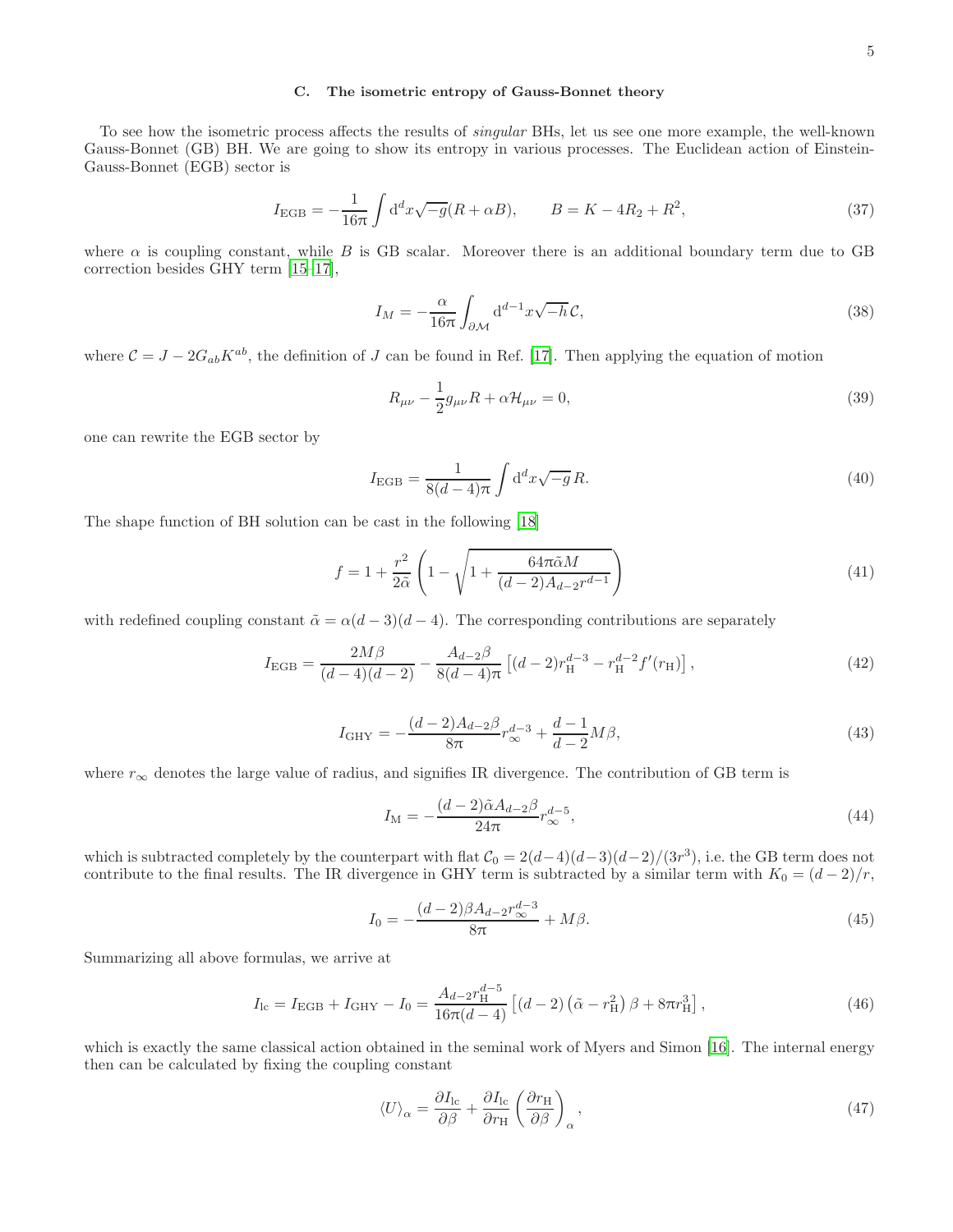which gives a direct correspondence between internal energy and BH mass  $\langle U \rangle_{\alpha} = M$ . This is the reason that why the conditional entropy  $S_c$  provides the same result under the fixed coupling constant  $\alpha$  [\[18\]](#page-9-8). Meanwhile the entropy is calculated by  $S_{\alpha} = \beta M - I_{\text{cl}},$ 

<span id="page-5-0"></span>
$$
S_{\alpha} = \frac{A_{d-2}r_{\rm H}^{d-2}}{4} \left[ 1 + \frac{(d-2)}{(d-4)} \frac{2\tilde{\alpha}}{r_{\rm H}^2} \right].
$$
 (48)

The deviation is shown in second term of square bracket. Although it breaks the entropy/area law, it should have the same name with the one in Schwarzschild BH, i.e. Bekenstein-Hawking entropy, because it is derived by same method originated in Ref. [\[1](#page-8-0)]

Choosing  $\alpha$  being constant is completely reasonable, but let us see what the isometric process gives for this singular BH

$$
\langle U \rangle_{\rm iso} = \frac{A_{d-2}(d-2)r_{\rm H}^{d-7}}{8\pi(d-4)(d-1)} \left[ (d-5)\tilde{\alpha}^2 + 2(d-3)\tilde{\alpha}r_{\rm H}^2 - r_{\rm H}^4 \right],\tag{49}
$$

$$
S_{\rm iso} = \frac{A_{d-2}r_{\rm H}^{d-6}}{4(d-4)(d-1)} \left[ 4(d-2)\tilde{\alpha}^2 + 4(d-2)\tilde{\alpha}r_{\rm H}^2 - dr_{\rm H}^4 \right]. \tag{50}
$$

The entropy/area law is violated as well.

#### III. CONFORMAL REGULAR BLACK HOLES

Now we turn to consider the RHBs in the framework of conformal invariant model, whose Euclidean action is [\[19\]](#page-9-10)

$$
I_{\text{conf}} = -\frac{1}{2} \int d^4x \sqrt{-g} \phi \left( \frac{1}{6} R \phi - \Box \phi \right). \tag{51}
$$

Since the equation of motion is  $R = 6\Box\phi/\phi$ , this sector does not contribute to classical action in general. The contributions from boundary term and background reference are [\[20](#page-9-11)]

$$
I_{\rm GHY} = -\int d^3x \sqrt{-h} \frac{\phi^2}{6} K, \qquad I_0 = -\int d^3x \sqrt{-h} \frac{\phi^2}{6} K_0. \tag{52}
$$

Since under the transformation  $\tilde{h}_{ij} = \Omega^2 h_{ij}$ , one has [\[21\]](#page-9-12)

$$
\sqrt{-\tilde{h}} = \Omega^3 \sqrt{-h}, \qquad \tilde{K} = \frac{1}{\Omega} \left( K + 3 \mathcal{L}_n \Omega \right), \tag{53}
$$

where  $\mathcal{L}_n \Omega \equiv n^{\mu} \partial_{\mu} \Omega$  is Lie derivative of  $\Omega$  along the normal vector field n. Thus the actions with tildes become

$$
\tilde{I}_{\rm GHY} = -\int d^3x \sqrt{-\tilde{h}} \frac{\tilde{\phi}^2}{6} \left[ \tilde{K} - 3n^{\mu} \partial_{\mu} \ln(\Omega) \right],\tag{54}
$$

$$
\tilde{I}_0 = -\int d^3x \sqrt{-\tilde{h}} \frac{\tilde{\phi}^2}{6} \left[ \tilde{K}_0 - 3n_0^{\mu} \partial_{\mu} \ln(\Omega) \right]. \tag{55}
$$

It implies that both  $I_{\text{GHY}}$  and  $I_0$  are not conformal invariant independently, but their difference vanishes

$$
\Delta I = \frac{1}{2} \int d^3x \sqrt{-\tilde{h}} \,\tilde{\phi}^2 (n^\mu - n_0^\mu) \partial_\mu \ln(\Omega) \tag{56}
$$

as  $r \to \infty$ , because  $n^{\mu}$  is asymptotic to  $n^{\mu}_{0}$ . Thus one can make a conclusion that a regular black hole, received by a conformal change to another singular BH, should have the same classical action with that singular one.

Now let us study a specific regular model. The metric reads  $\tilde{g}_{\mu\nu} = \Omega^2 g_{\mu\nu}$ , where  $g_{\mu\nu}$  is metric of Schwazschild black hole, and the scale factor is  $\Omega = (1 + L^2/r^2)^n$  [\[22\]](#page-9-13). The field can be solved from the equation of motion,  $\tilde{\phi} = \Omega^{-1} \phi$ with

$$
\phi = \frac{c_1}{2M} \ln \left( 1 - \frac{2M}{r} \right) + c_2. \tag{57}
$$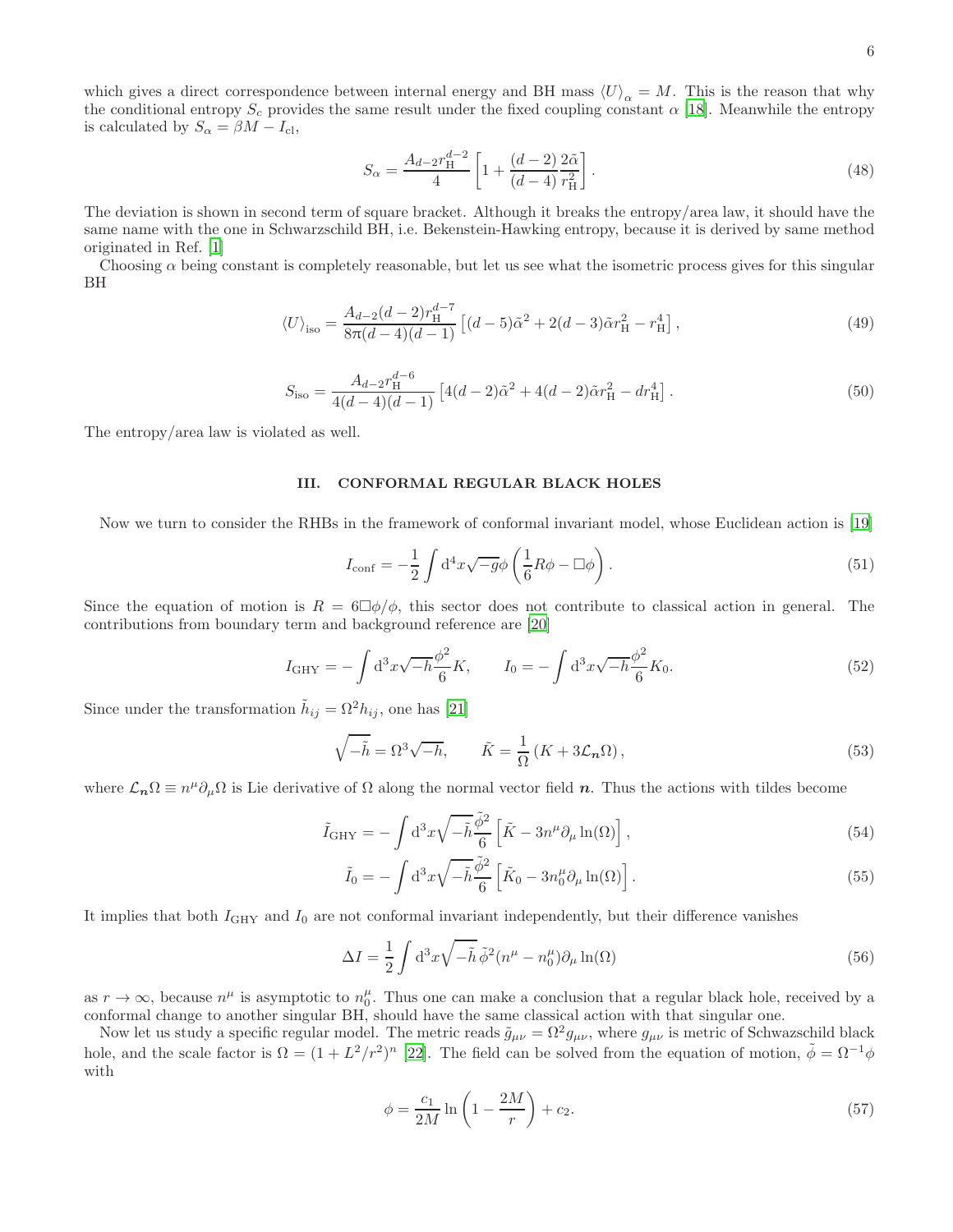where  $c_1$  and  $c_2$  are integral constants. It notes that  $\phi$  diverges at horizon  $r_H = 2M$ , except  $c_1 = 0$ . Thus to avoid divergency, one could choose constants, such that  $\phi = c_2$ . The corresponding contributions are

$$
I_{\text{GHY}} = -\frac{2\pi}{3}\beta(2r - 3M)\phi^2, \qquad I_0 = \Omega^{-1}\tilde{I}_0 = -\frac{4\pi}{3}\beta r \phi^2 \sqrt{1 - \frac{2M}{r}},\tag{58}
$$

and

$$
\tilde{I}_{GHY} = \frac{2\pi\Omega^2\beta\tilde{\phi}^2}{3(L^2+r^2)} \left[ L^2(-12Mn+3M+6nr-2r) + r^2(3M-2r) \right].
$$
\n(59)

Summarizing all above formulas, one obtains the Euclidean action

$$
I_{\rm cl} = \tilde{I}_{\rm cl} = \frac{2\pi}{3}\beta c_2^2 M + O\left(r^{-1}\right),\tag{60}
$$

where in both cases  $\beta = 8\pi M$ . Therefore the internal energy and entropy can be carried out

$$
\langle U \rangle = \frac{4}{3}\pi c_2^2 M, \qquad S = \frac{4}{3}\pi^2 c_2^2 r_H^2. \tag{61}
$$

Restoring the correct factor by  $6 \equiv 8\pi$  and the field by  $\phi^2 = c_2^2$ , one can arrive at  $\langle U \rangle = \phi^2 M$  and  $S = \phi^2 \pi r_H^2$ . It signifies that the entropy is conformal invariant. In fact, if one starts with a partition function, conformally symmetric at the quantum level, i.e., both Lagrangian and measure of functional integral are invariant under a conformal change, all the thermodynamical properties, such as temperature and entropy must also be conformal invariant.

## IV. THE WALD ENTROPY

Now we check the entropies of above models by Wald's Noether-charge approach. Since the model Eq. [\(14\)](#page-1-1) is of simple Lagrangian R, its entropy density can be read off directly from the Table I in Ref. [\[23\]](#page-9-14); while the conformal RHBs corresponds to the case  $F(\phi, R)$ , and the entropy density is  $\partial_R F(\phi, R) = \phi^2$ . The conformal invariance of the entropy can be shown below. Starting with  $2\mathcal{L} = \phi^2 R/(8\pi) - \phi \Box \phi$ , one can find [\[24\]](#page-9-15)

$$
S_{\rm W} = -\frac{1}{2} \oint_{r=r_{\rm H}, t=\text{const}} \phi^2 \left(\frac{\delta R}{\delta R_{trtr}}\right)^{(0)} r^2 d\Sigma^2
$$
  
=  $-\frac{1}{4} \oint_{r=r_{\rm H}, t=\text{const}} \phi^2 g^{rr} g^{tt} r^2 d\Sigma^2$   
=  $\frac{1}{4} \oint_{r=r_{\rm H}, t=\text{const}} \phi^2 r^2 d\Sigma^2$ , (62)

which is conformal invariant by  $\phi \to \Omega^{-1} \phi$  and  $r^2 d\Sigma_2^2 \to \Omega^2 r^2 d\Sigma_2^2$ . For d-dimensional case, the scalar field and the area transform via  $\phi \to \Omega^{(2-d)/2} \phi$  and  $r^{d-2} d\Sigma_{d-2}^2 \to \Omega^{d-2} r^{d-2} d\Sigma_{d-2}^2$  respectively. Ultimately, we arrive at  $S_W = \phi^2(r_H)A_{d-2}r_H^{d-2}/4$ , where  $\phi(r_H)$  should be understood as reasonably classical solution of scalar field at horizon. As to the EGB theory, one can obtain from the original action Eq. [\(37\)](#page-4-0) that

$$
S_{\rm W} = \frac{A_{d-2}r_{\rm H}^{d-2}}{4} - \frac{\alpha}{2} \oint_{r=r_{\rm H}, t=\text{const}} \left(\frac{\delta B}{\delta R_{rtrt}}\right)^{(0)} r^{d-2} d\Sigma_{d-2}
$$
  
= 
$$
\frac{A_{d-2}r_{\rm H}^{d-2}}{4} \left[1 - \frac{2\alpha(d-3)(d-2)(f-1)}{r^2}\right]_{r=r_{\rm H}}.
$$
 (63)

Since  $f(r_{\rm H}) = 0$ , it will recover the result obtained by path-integral method, Eq. [\(48\)](#page-5-0).

# V. TOPOLOGY OF REGULAR BLACK HOLES

Although the conformal RBHs and RBHs with single shape function are all regular from the perspective of finiteness of curvature invariants and completeness of geodesics, they have several different features. To distinguish these two classes of RBHs, we dub the latter as RBH1, the former as RBH2.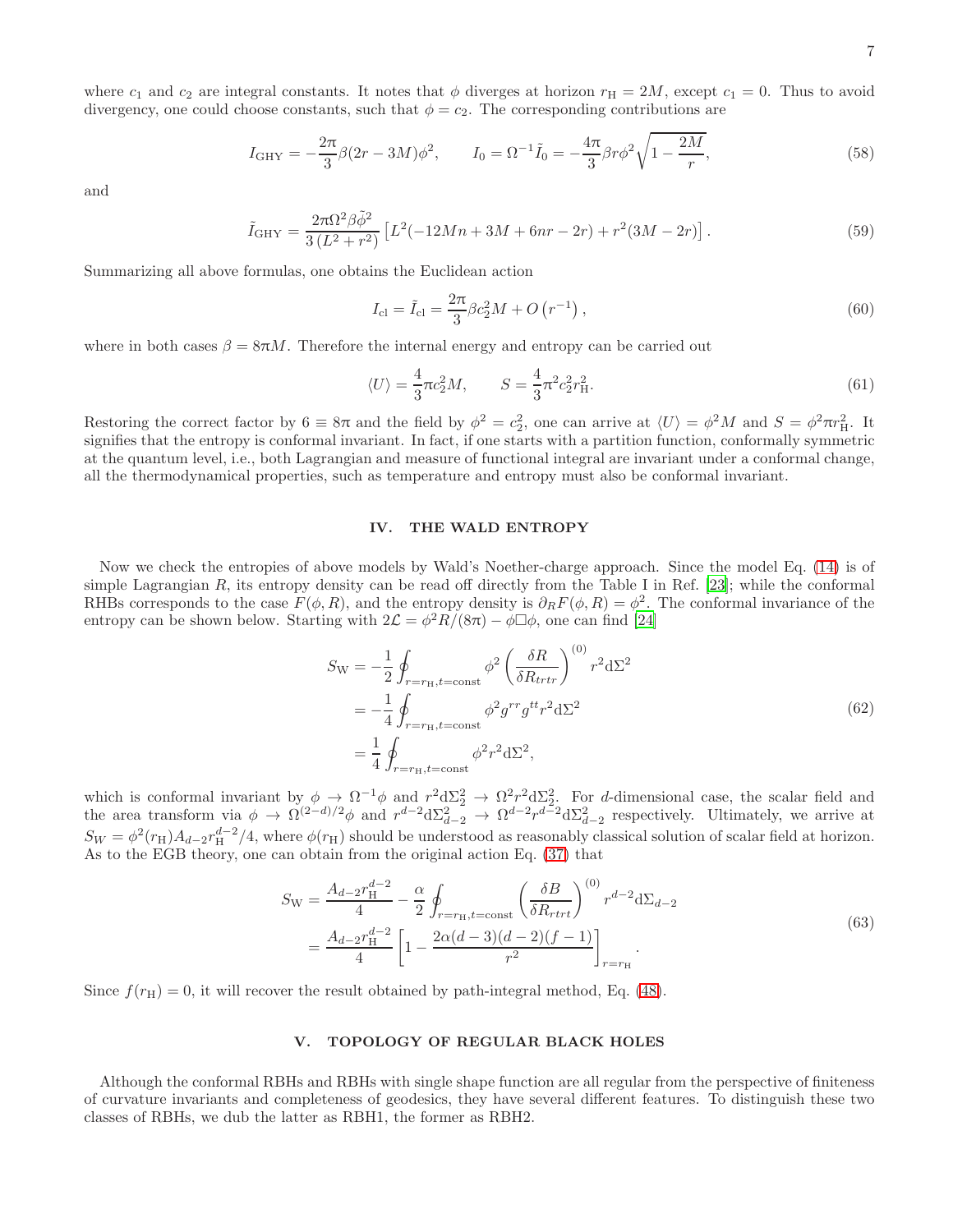8

First of all, by absorbing the conformal factor into radius  $r \to \Omega^{-1} \rho$ , one can rewrite the metric of RBH2, whose product of first two components  $g_{tt}g_{\rho\rho}$  is no longer a constant. In other words, RBH2 are RBHs with two different shape functions.

Second, the total Ricci curvature and GB scalar of RBH1 is finite, i.e., the integrals of  $R$  and  $B$  over entire manifold are not divergent constants. As a matter of fact, given the metric Eq. [\(14\)](#page-1-1) one can define two functions

$$
\xi(r) = \frac{1}{4M} \int \mathrm{d}r \int_0^{\pi} \mathrm{d}\theta \sqrt{-g} \, R, \qquad \chi(r) = \frac{1}{32M^2} \int \mathrm{d}r \int_0^{\pi} \mathrm{d}\theta \sqrt{-g} \, B. \tag{64}
$$

The both integrations can be taken off,

$$
\xi = r\sigma' + \sigma, \qquad \chi = \frac{\sigma}{r^3} \left( r\sigma' - \sigma \right). \tag{65}
$$

Thus the total Ricci curvature and GB scalar are separately

$$
\xi_e = \xi(\infty) - \xi(\varnothing), \qquad \chi_e = \chi(\infty) - \chi(\varnothing), \tag{66}
$$

where ∅ denotes the lower boundary. For  $\varnothing = 0$ , taking into account  $\sigma \sim O(r^n)$  with  $n \geq 3$  as  $r \to 0$  and  $\sigma \sim O(1)$ as  $r \to \infty$ , one has  $\xi(0) = \chi(0) = \chi(\infty) = 0$  and then concludes that  $\xi_e = \sigma(\infty)$  and  $\chi_e = 0$ . For  $\varnothing = r_+$ , one gets  $\xi_e = r_+ \sigma'(r_+) + 2M/r_+$  and  $\chi_e = -\left[1 - 2M\sigma'(r_+)\right]/(4M^2r_+)$ . While for RBH2, all these topological quantities are divergent, because the integration measure is divergent at center.

Moreover, the different topologies for RHB1 and RHB2 give a strong suggestion to distinguish these two types of RHBs. The pathological topology of RHB2 may shed light on the explanation, why the energy conditions are violated in the entire parameter space [\[22](#page-9-13)]. Therefore finding a conformal RHB without pathological topology and violation of energy conditions are still an open problem.

### VI. CONCLUSIONS AND DISSCUSIONS

Although the entropy/area law is verified for RHBs by approximated methods or phenomenological demonstrations, see e.g. Refs. [\[25](#page-9-16)[–31\]](#page-9-17), we provide a solid evidence that entropy/area law still holds from path integral and Noethercharge approaches. This result is against the conditional entropy  $S_c$  widely used before, of which the motivation comes from absorbing the anomaly of mass term into entropy, rather than the internal energy. As to the anomalies in first law (or Smarr formula) with respect to charge or cosmological constant, which are regarded as real extension of phase space, they can be canceled completely by introducing the pressure of Gliner vacuum at horizon [\[10](#page-9-1)]. The path-integral method also supports this idea, i.e., if the thermal volume of RBHs is applied, the Gliner pressure can be derived from partition function.

The RHBs are originally created to conquer the UV incompleteness, and indeed the classical divergence can be removed, from the perspective of finiteness of curvature invariants and completeness of geodesics. From quantum level, it is known that the one-loop correction of entropy for singular BHs has logarithm divergent at UV limit [\[32\]](#page-9-18). Thus it is reasonable to check whether UV divergence still exist in RHBs. Intuitively, since the essential singularity is removed, the coordinate singularity can also be removed by choosing a well-defined coordinates. As a result, UV divergence may be improved in one-loop correction. We will show this in the near future.

### <span id="page-7-0"></span>Appendix A: The isometric process of Reissner-Nordström black hole

First let us list the some facts for RN black hole, i.e. the entropy, temperature

<span id="page-7-1"></span>
$$
S = \pi r_H^2, \qquad \beta = \frac{2\pi r_H^3}{Mr_H - Q^2}, \tag{A1}
$$

and the total action [\[1\]](#page-8-0)

$$
I_{\rm cl} = \frac{\beta}{2}(M - Q\Phi_{\rm H}) = \pi r_{\rm H}^2.
$$
 (A2)

where  $\Phi_H = Q/r_H$ . Then one can work out the *enthalphy* 

$$
\mathcal{H} = M - \frac{Q^2}{r_{\rm H}}\tag{A3}
$$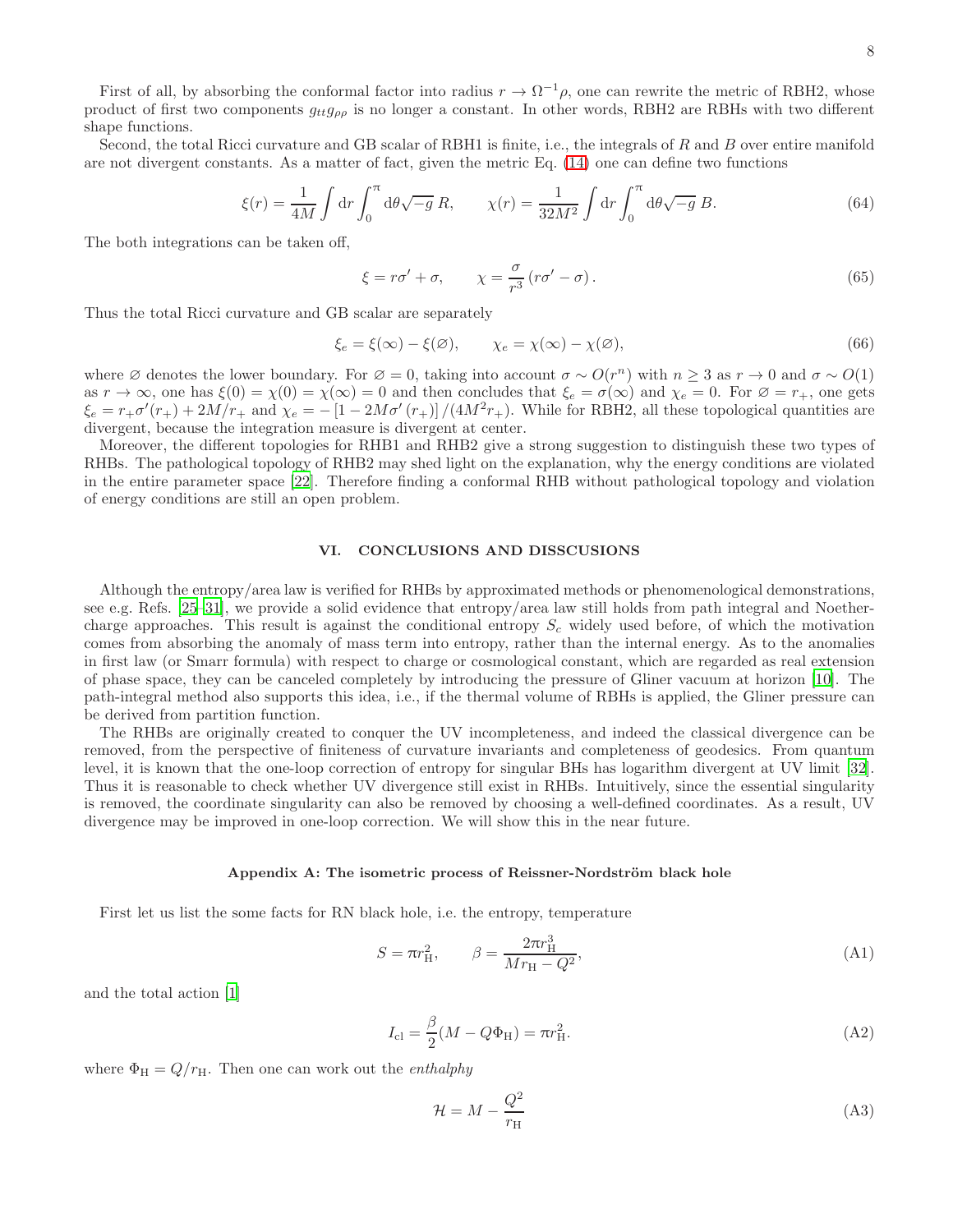by substituting all above facts into

<span id="page-8-3"></span>
$$
S = \beta \mathcal{H} - I_{\text{cl}}.\tag{A4}
$$

The Smarr formula can be recovered by

<span id="page-8-5"></span>
$$
\frac{I_{\rm cl}}{\beta} = G = \mathcal{H} - \frac{S}{\beta},\tag{A5}
$$

where G is Gibbs energy. Alternatively, one can treat Eq.[\(A4\)](#page-8-3) as a differential equation of  $\beta(r_H)$  because of  $\mathcal{H} \equiv$  $\partial I_{\text{cl}}/\partial \beta$ . The solution of the differential equation is then

<span id="page-8-4"></span>
$$
\beta = c_1 r_{\rm H}.\tag{A6}
$$

Here  $c_1$  is an integration constant. It implies that when one uses  $\mathcal{H} \equiv \partial I_{\rm cl}/\partial \beta$  to calculate the enthalphy,  $c_1$  is supposed to be a constant, i.e.

$$
\mathcal{H} \equiv \left(\frac{\partial I_{\rm cl}}{\partial \beta}\right)_{c_1}.\tag{A7}
$$

Equating Eq. $(A6)$  and Eq. $(A1)$ , one arrives at

$$
1 - \frac{4\pi}{c_1} = \Phi_H^2.
$$
 (A8)

The  $c_1$  be constant signifies that the potential  $\Phi_H$  is fixed when one calculates the partial derivative.

Now we apply the isometric process to recalculate the internal energy and entropy of RN black hole. Removing the contribution of vector field, one has an irreducible action  $I_{ir} = M\beta/2$ . To calculate the physical quantities further, one can make a replacement

$$
Q \to r_{\rm H} \sqrt{1 - \frac{4\pi r_{\rm H}}{\beta}}, \qquad M \to r_{\rm H} \left(1 - \frac{2\pi r_{\rm H}}{\beta}\right), \tag{A9}
$$

which is obtained similarly to Eq.  $(27)$ . Thus the classical action becomes the same as Eq.  $(31)$ , in turn, one obtains the internal energy  $\langle U \rangle = M_{ir}$  with a fixed thermal volume. Here  $M_{ir} = r_H/2$  refers to irreducible mass [\[12](#page-9-3)], i.e. the charge-independent mass, and connects with mass M via  $M = M_{ir} + Q^2/(4M_{ir})$ . It's this quantity that has one-to-one correspondence with surface area [\[13\]](#page-9-4). As a result, one will recover the entropy/area law in the isometric process by Eq. [\(A4\)](#page-8-3) and Smarr formula by Eq. [\(A5\)](#page-8-5).

To recover the correct entropy and Smarr formula in the isometric process, we have removed the matter sector, and calculated all the quantities based on the irreducible sector. The motivation comes from the RBHs. For a given regular metric, the action of matter sector is not unique, or sometimes is unknown. However, the physical quantities of one BH with different parameterization, such as Eq.[\(26\)](#page-2-2), should be the same, no matter what kind of matter sector is introduced. It reflects a fact that the entropy of BH should not depend on the matter sector.

### ACKNOWLEDGMENTS

The authors are grateful to Hao Yang (Nankai University) for valuable remarks. This work was supported in part by the National Natural Science Foundation of China under Grant No. 11675081.

- <span id="page-8-0"></span>[1] G. W. Gibbons and S. W. Hawking, Phys. Rev. D 15[, 2752 \(1977\).](https://doi.org/10.1103/PhysRevD.15.2752)
- <span id="page-8-1"></span>[2] R. M. Wald, Phys. Rev. D 48[, R3427 \(1993\),](https://doi.org/10.1103/PhysRevD.48.R3427) [arXiv:gr-qc/9307038.](https://arxiv.org/abs/gr-qc/9307038)
- <span id="page-8-2"></span>[3] Y. S. Myung, Y.-W. Kim, and Y.-J. Park, [Phys. Lett. B](https://doi.org/10.1016/j.physletb.2007.09.056) 656, 221 (2007), [arXiv:gr-qc/0702145.](https://arxiv.org/abs/gr-qc/0702145)
- [4] Y. S. Myung and M. Yoon, [Eur. Phys. J. C](https://doi.org/10.1140/epjc/s10052-009-1036-9)  $62$ ,  $405$  (2009), [arXiv:0810.0078 \[gr-qc\].](https://arxiv.org/abs/0810.0078)
- [5] E. Spallucci, A. Smailagic, and P. Nicolini, Phys. Lett. B 670[, 449 \(2009\),](https://doi.org/10.1016/j.physletb.2008.11.030) [arXiv:0801.3519 \[hep-th\].](https://arxiv.org/abs/0801.3519)
- [6] Y.-G. Miao and Z.-M. Xu, [Eur. Phys. J. C](https://doi.org/10.1140/epjc/s10052-016-4073-1)  $76$ , 217 (2016), [arXiv:1511.00853 \[hep-th\].](https://arxiv.org/abs/1511.00853)
- [7] C. H. Nam, [Eur. Phys. J. C](https://doi.org/10.1140/epjc/s10052-018-6056-x) 78, 581 (2018).
- [8] C. Lan, Y.-G. Miao, and H. Yang, (2020), [arXiv:2008.04609 \[gr-qc\].](https://arxiv.org/abs/2008.04609)